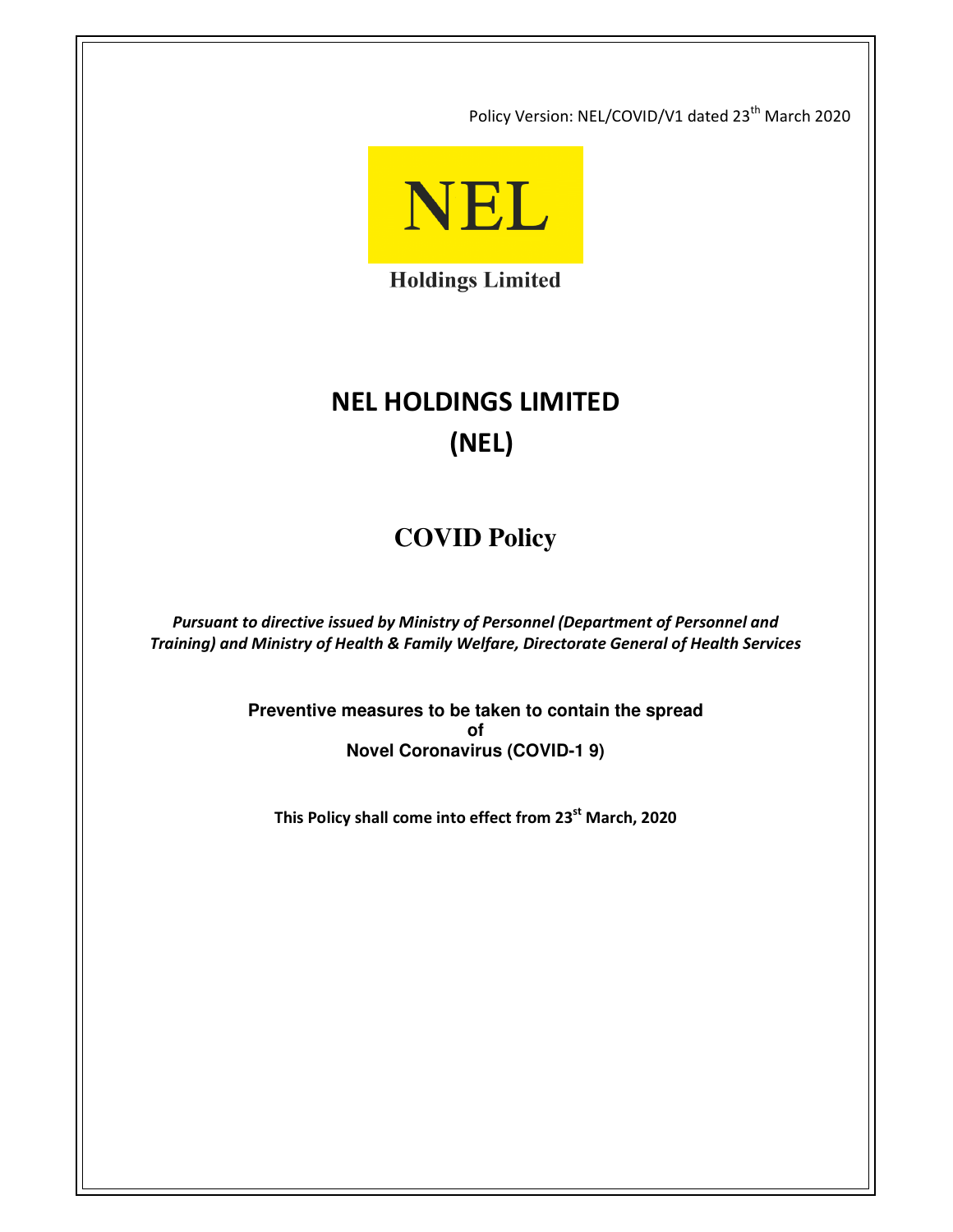# **COVID Policy Structure**

In light of the COVID-19 (coronavirus) pandemic, We are taking proactive steps to maintain a safe workplace and encourage and/or adopt practices protecting the health of employees, customers, visitors or others.

We ask all employees to cooperate in taking steps to reduce the transmission of communicable diseases in the workplace. Employees are reminded of the following:

- Even on mild conditions of Cold/Flu/Cough kindly use Mask to avoid cross infection.
- Wash your hands frequently with warm, soapy water for at least 20 seconds.
- Cover your mouth with tissues whenever you sneeze, and discard used tissues in the trash.
- Avoid people who are sick with respiratory symptoms.
- Clean frequently touched surfaces.
- Keep social distance at least 6ft ; Do not over crowd.
- **Avoid / be cautious while using the Public transport like Metro and BMTC**. It is advised to use personal transport system to reduce the risk for Self, Family as well as Colleagues.

We will provide alcohol-based hand sanitizers in common areas. Whereas it is also recommended to keep a personal Hand sanitizer.

Employees are encouraged to use telephone instead of face-to-face meetings as much as possible during this outbreak.

The leave sanctioning authorities are advised to sanction leave whenever any request is made for self-quarantine as a precautionary measure.

All employees who are at higher risk i.e. older employees, pregnant employees and employees who have underlying medical conditions, to take extra precautions.

In order to contain the spread of Novel Coronavirus (COVID-19), some precautionary measures are required to be taken by all the employees. In this regard, it has been decided to issue the following advisory for the well-being of employees and in public interest.

## **Central Helpline Number for corona-virus: - +91-11-23978046**